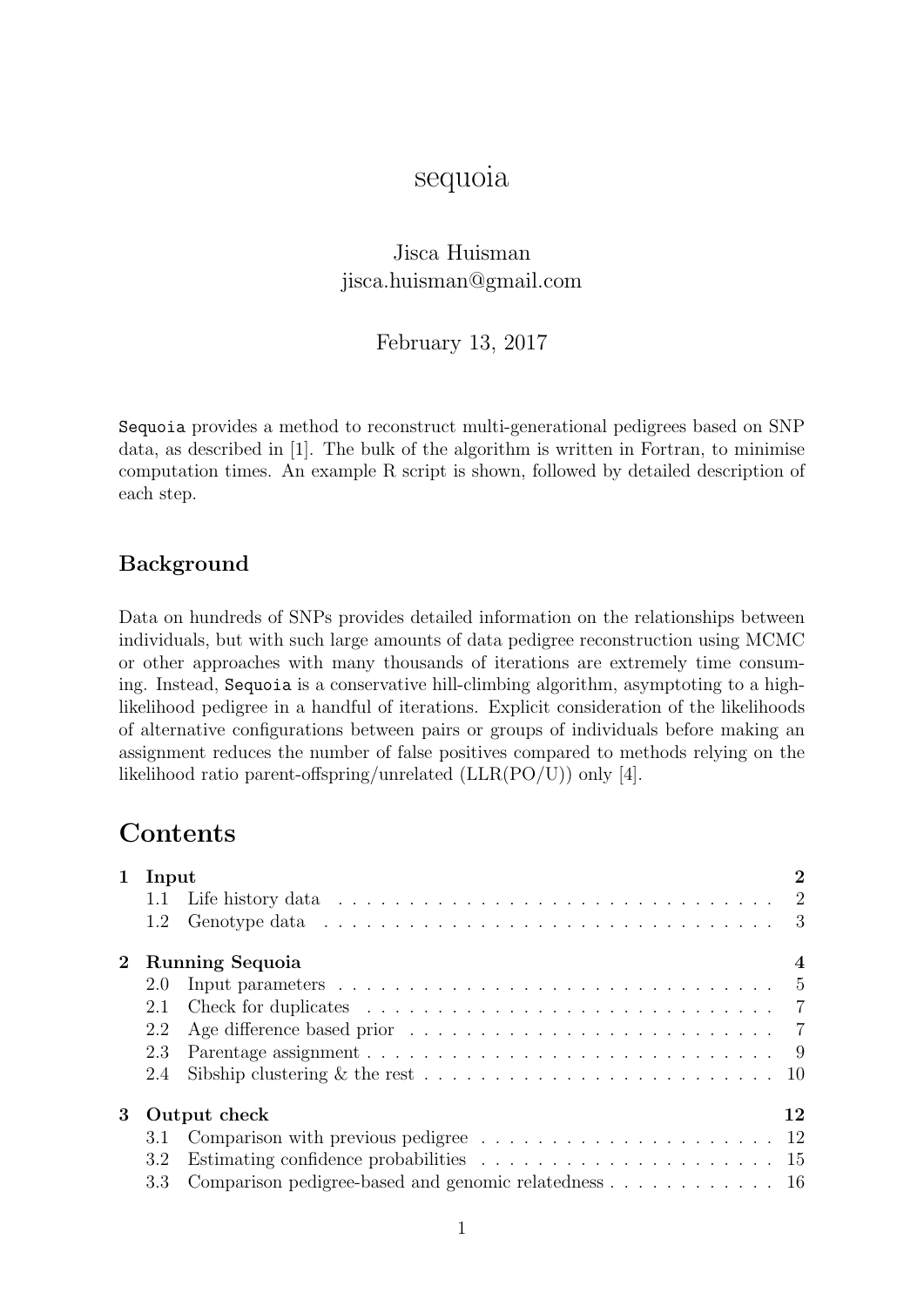## Example

An example pedigree and associated life history data are provided with the package, which can be used to try out the steps detailed in this vignette. This pedigree consists of 5 generations with interconnected half-sib clusters (Pedigree II in [\[1\]](#page-16-0)).

```
> install.packages("sequoia") # only required first time
> setwd("E:/Sequoia/test") # set the working directory
> library(sequoia) # load the package
> #
> # get the example pedigree and life history data
> data(Ped_HSg5, LH_HSg5)
> tail(Ped_HSg5)
> #
> # simulate genotype data for 200 SNPs
> Geno <- SimGeno(Ped = Ped_HSg5, nSnp = 200)
> #
> # run sequoia - duplicate check & parentage assignment only
> ParOUT <- sequoia(GenoM = Geno,
+ LifeHistData = LH_HSg5,
+ MaxSibIter = 0)
> #
> # run sequoia - sibship clustering & grandparent assignment
> SeqOUT <- sequoia(GenoM = Geno,
+ SeqList = ParOUT,
+ MaxSibIter = 5)
> #
> # compare the assigned real and dummy parents to the true pedigree
> PedCompare(Ped1 = Ped_HSg5, Ped2 = SeqOUT$Pedigree)
> #
> # save results
> save(SeqOUT, file="Sequoia_output_date.RData")
> write.table(SeqOUT$Pedigree, file="Pedigree_date.txt",
+ sep="\t", row.names=FALSE, quote=FALSE)
>
```
# <span id="page-1-0"></span>1 Input

## <span id="page-1-1"></span>1.1 Life history data

The life history data (LifeHistData) should be provided as a dataframe with three columns:

ID: up to 30 characters long, no spaces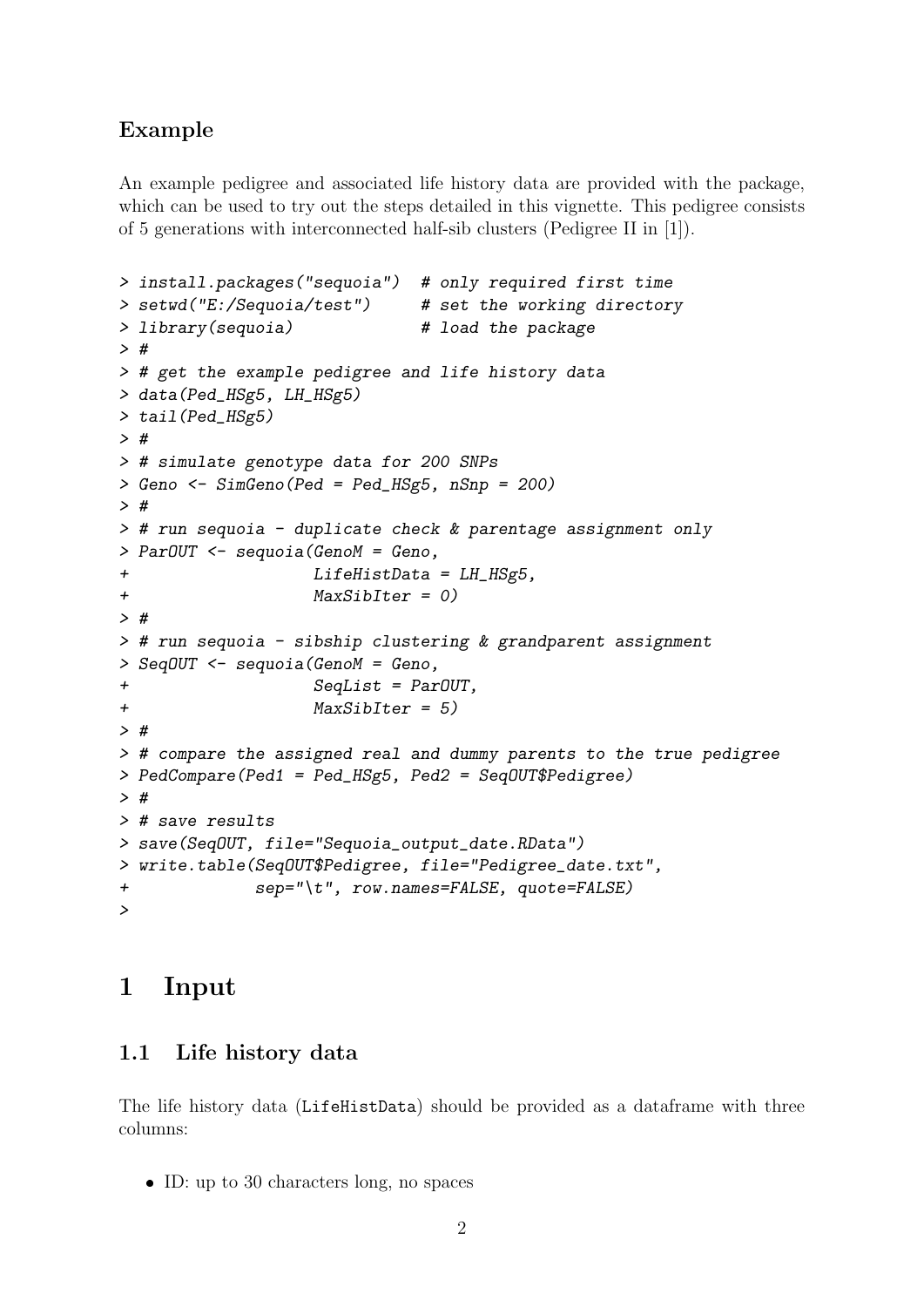- Sex:  $1 = \text{female}, 2 = \text{male}, \text{other numbers} = \text{unknown}$
- Year of birth (or hatching). In species with more than one generation per year, a finer time scale than year of birth ought to be used, ensuring that parents are never born within the same time unit as their putative offspring.

Ideally this basic life history information is provided for all genotyped individuals, but this is not strictly necessary. This dataframe may include many more individuals than the genotype data, or in a different order.

## <span id="page-2-0"></span>1.2 Genotype data

The SNP data should be coded with one line per individual, and one column per SNP, with each SNP is coded as 0, 1, 2 copies of the reference allele, or missing  $(-9)$ . This matrix can be provided as GenoM, with individual IDs as the rownames. Alternatively a text file GenoFile can be specified with one column for IDs followed by one column per SNP, and no header row. Then, the genotype data is never loaded into R, as this can take up a lot of memory for very large datasets. The necessary file format can for example be obtained using PLINK [\[3\]](#page-16-2) in combination with sequoia's GenoConvert, as described below. GenoConvert can also convert Colony input files.

#### 1.2.1 Real data - Selection of SNP markers

Using tens of thousands of SNP markers for pedigree reconstruction is unnecessary, will slow down computation, and may even hamper inferences by their non-independence. Rather, a subset of SNPs in low linkage disequilibrium (LD) with each other, and with high minor allele frequencies (MAF  $>$  0.3), ought to be selected first if more than a few hundred SNPs are available. The calculations assume independence of markers, and While low (background) levels of LD are unlikely to interfere with pedigree reconstruction, high levels may give spurious results. Markers with a high MAF provide the most information, as although rare allele provide strong evidence when they are inherited, this does not balance out the rarity of such events.

Creating a subset of SNPs can be done conveniently using PLINK ([https://www.](https://www.cog-genomics.org/plink2) [cog-genomics.org/plink2](https://www.cog-genomics.org/plink2)), using for example the command

plink --file mydata --maf 0.4 --indep 50 5 2

which will create a list of SNPs with a minor allele frequency of at least 0.4, and which in a window of 50 SNPs, sliding by 5 SNPs per step, have a VIF of maximum 2. VIF, or variance inflation factor, is  $1/(1 - r^2)$ . It is advised to 'tweak' the parameter values until a set with a few hundred SNPs (300-700) is created. For further details, see <https://www.cog-genomics.org/plink2/ld#indep>.

The resulting list ('plink.prune.in') can be used to create the genotype file used as input for Sequoia, with SNPs codes as 0, 1, 2, or NA, with the command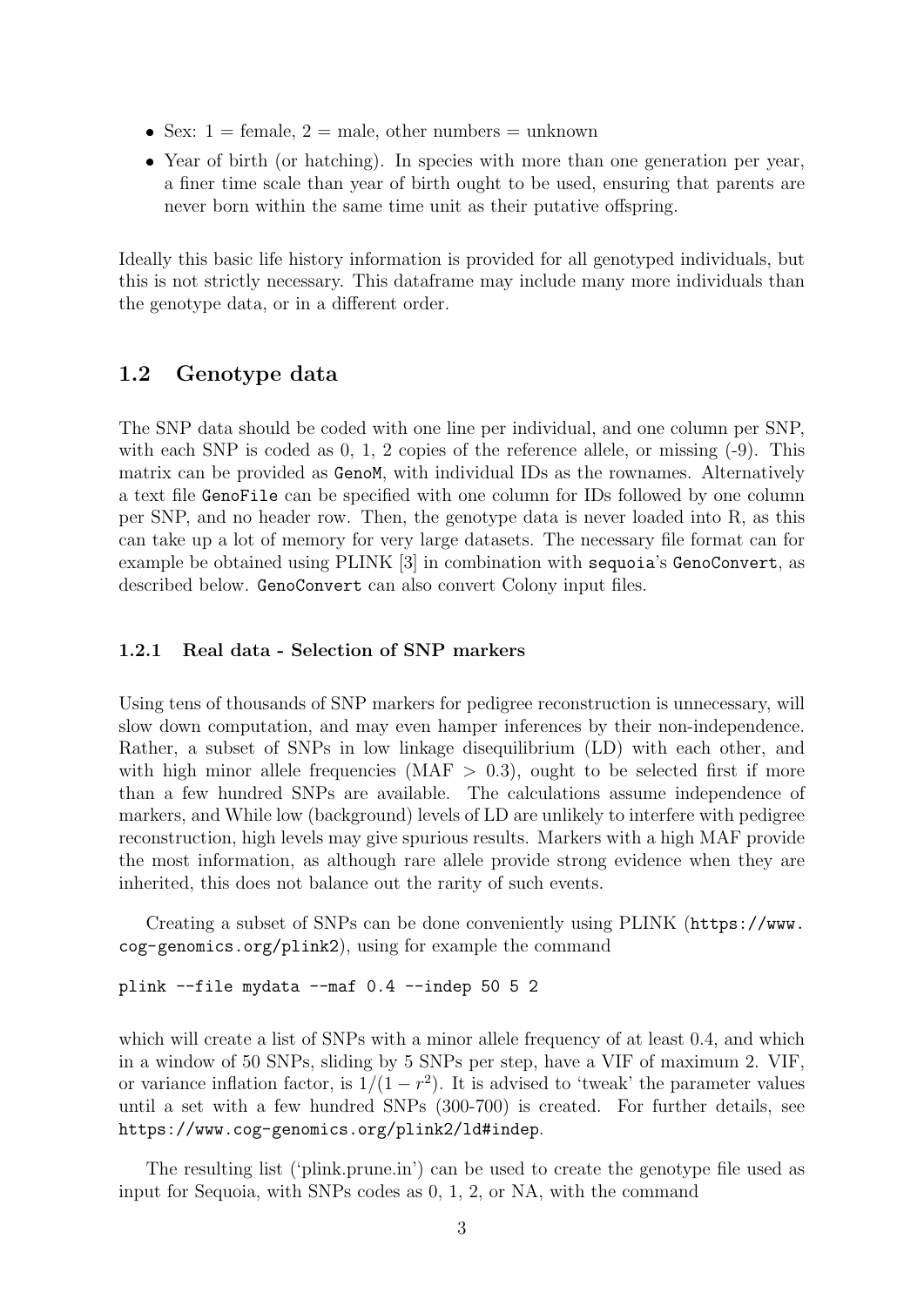plink --file mydata --extract plink.prune.in --recodeA --out inputfile\_for\_sequoia

in command prompt, which is on a windows machine equivalent to

```
> system("cmd", input = "plink --file mydata --extract plink.prune.in
+ --recodeA --out inputfile_for_sequoia")
```
in R. This will create a file with the extension .RAW, which can be converted to the required input format using

```
> GenoM <- GenoConvert(InFile = "inputfile_for_sequoia.raw",
+ OutFile = NA)
```
This function can also convert from files in two-columns-per-SNP format, as used by e.g. Colony.

### 1.2.2 Simulating SNP data

When SNP data is not (yet) available, but an approximate pedigree is, it is possible to test sequoia on a simulated dataset. This may be useful to for example explore the number of markers required to reliably infer a pedigree of that particular structure. Alternatively, this can be used to estimated the pedigree-wide error rate of an inferred pedigree.

The function SimGeno() lets the user specify the average proportion of missing genotypes per individual (MisHQ), the genotyping error rate (ErHQ), and the fraction of known parents (in the supposed 'true' pedigree) which have not been genotyped (ParMis). Moreover, the data can be made to contain a fraction of low-quality samples (PropLQ, with associated MisLQ and ErLQ), to assess whether inclusion of samples which did not pass stringent quality control would improve or hamper pedigree reconstruction.

# <span id="page-3-0"></span>2 Running Sequoia

Under the hood, sequoia consists of four sub-programs:

- 1. Duplicates: Check for duplicate entries in the genotype and life history data
- 2. Agepriors: Initiation or calculation of age-difference based priors
- 3. Parentage: Parentage assignment (assign genotyped parents to genotyped focal individuals)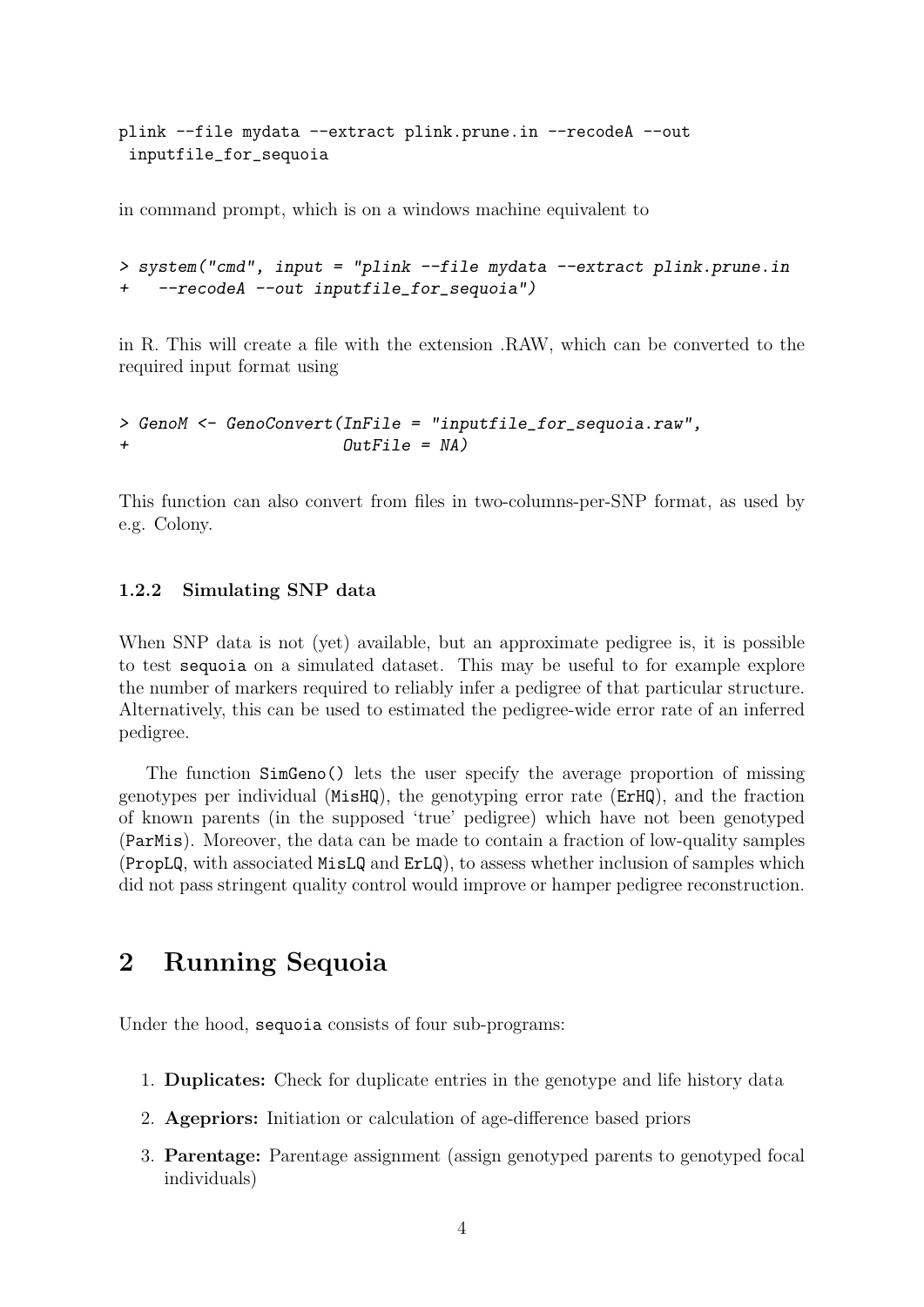4. Sibships: Clustering of half- and full-siblings, grandparent-assignment to singletons and sibships, and identification of avuncular relationships between sibships (jointly referred to as 'Sibships' for brevity)

which all return their output to a single list, with the elements as listed in Table [2.](#page-6-2)

## <span id="page-4-0"></span>2.0 Input parameters

The parameter values that can be changed are as follows:

DummyPrefix The prefixes for dummy individuals (parents assigned to sibship clusters) can be altered to avoid confusion with IDs of real individuals.

Err The genotyping error rate assumed, typically probably around 1E-4 to 1E-3. The error model is given in Table [1;](#page-4-1) other error structures could easily be implemented but are currently not user-settable.

<span id="page-4-1"></span>Table 1: Default probabilities used of observing genotype  $X$ , conditional on actual genotype  $x$ .

| $\boldsymbol{x}$ | 0            |              | 2            |  |
|------------------|--------------|--------------|--------------|--|
| 0                | $1-\epsilon$ | $\epsilon$   | 0            |  |
|                  | $\epsilon/2$ | $1-\epsilon$ | $\epsilon/2$ |  |
|                  |              | F            | $1-\epsilon$ |  |

GenoFile The name of the genotype file. When not in the current working directory (getwd()), provide the full path (with forward slashes).

GenoM The genotype matrix. Can be read in from a genotype file in the prescribed format using

> GenoM <- as.matrix(read.table("SimGeno.txt", row.names=1))

LifeHistData The dataframe with IDs, Sex and Birth or hatching year, in that order. The column names are ignored. It is possible to read this in directly from a text file:

```
> ParOUT <- sequoia(GenoM = GenoM,
+ LifeHistData = read.table("LifeHistFile.txt",
+ header=TRUE),
+ MaxSibIter=0)
```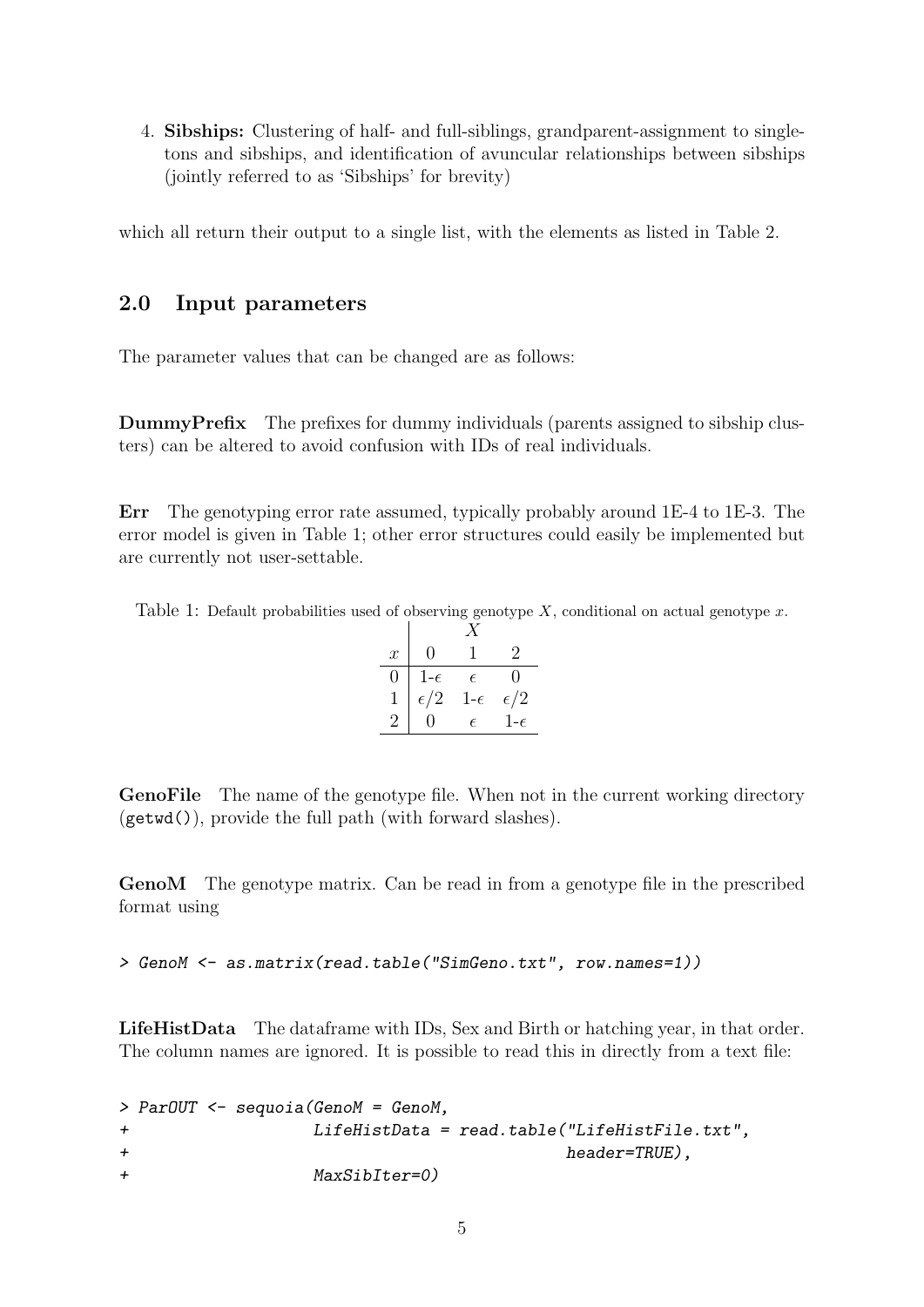MaxMismatch The maximum number of loci at which candidate parent and offspring are allowed to be opposite homozygotes, used to filter out highly unlikely pairs. Note that the actual upper limit used is  $MaxOH = MaxMismatch + ceiling(Err * nSnp)$ .

MaxSibIter The number of iterations of sibship clustering. As this is by far the most time consuming step, and may take several hours for large datasets, it would be wise to first run with MaxSibIter=0 so that only the much faster parentage assignment is performed, and inspect the output. If the total likelihood asymptotes before MaxSibIter is reached, the algorithm is terminated and the results returned.

MaxSibshipSize Maximum number of offspring for a single individual. A generous safety margin is advised of at least twice the biologically plausible maximum.

Tassign Threshold log10-likelihood ratio (LLR) required for acceptance of proposed relationship, relative to next most likely relationship. Must be zero or positive, with higher values resulting in more conservative assignments.

Tfilter Threshold LLR between a proposed relationship versus unrelated, to select candidate relatives. For the filtering step, the LLR is calculated without conditioning on currently assigned parents  $(\Lambda_{R/U}^*$  in [\[1\]](#page-16-0)), to speed up computation. Tfilter is typically a negative value, and more negative values may decrease non-assignment (preventing filtering out of true relatives), but will increase computational time.

Complexity When it is known that the dataset contains only monogamous matings, the assignment rate can be improved by using the option Complexity="mono". <under development . . . >

### 2.0.1 Re-use of previous output

The parameter values used as arguments when calling sequoia will be returned in the list element Specs. These settings can be re-used in a subsequent run using

```
> load("Sequoia_output_date.RData") # if it was saved to disk
> SeqOUT2 <- sequoia(SeqList = list(Specs = SeqOUT1$Specs))
```
which will then not use any of the other parameter values provided, except MaxSibIter. One may change the values in Specs, ensuring to not alter the names of the components.

It is also possible to re-use the entire output list,

```
> SeqOUT2 <- sequoia(SeqList = SeqOUT1)
```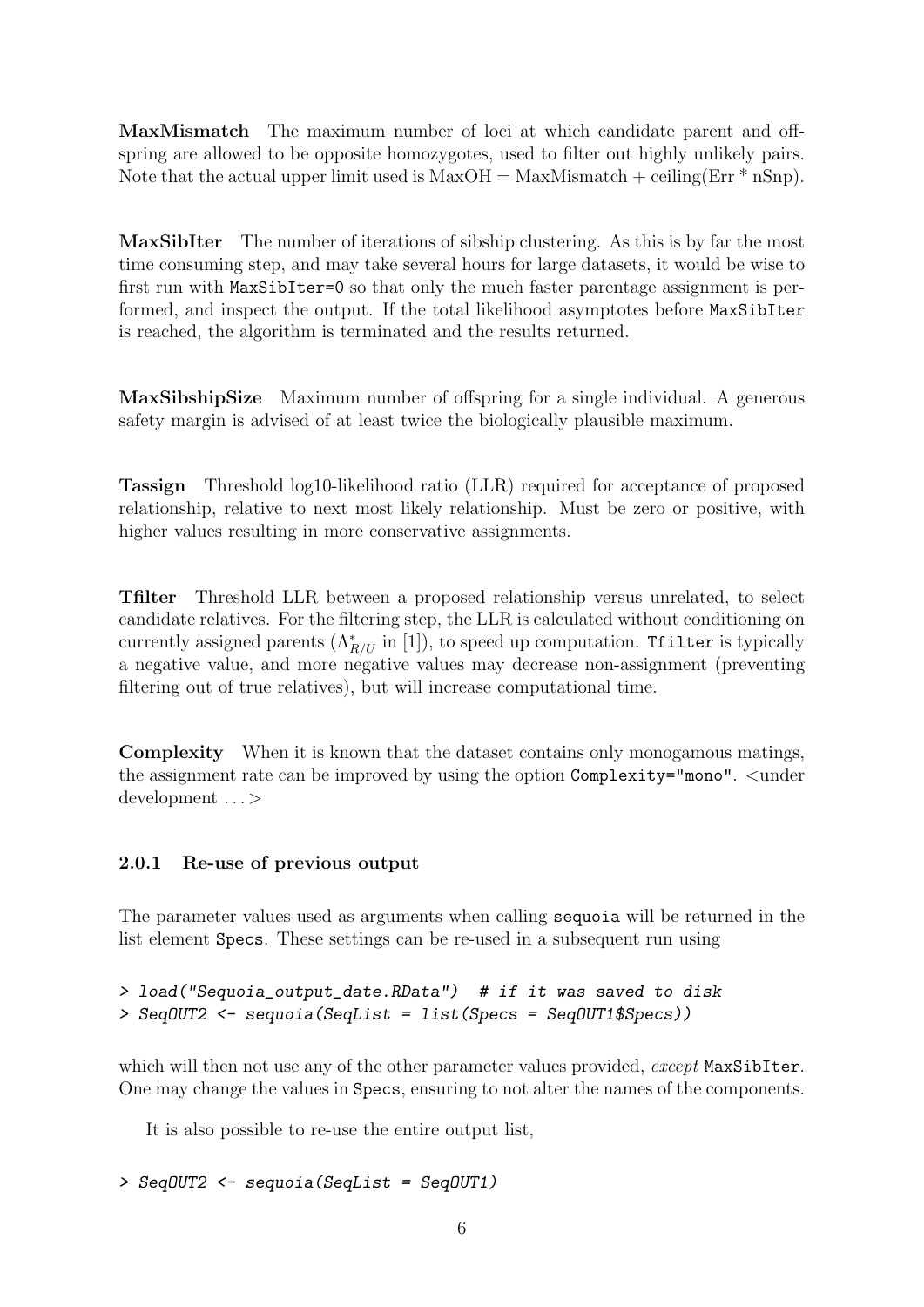| Output        | Description                                           |
|---------------|-------------------------------------------------------|
| AgePriors     | Age-difference based prior probabilities              |
| DummyIDs      | Details per half-sib cluster                          |
| DupGenoID     | Duplicated IDs in genotype data                       |
| DupGenotype   | (near) Duplicated genotypes                           |
| DupLifeHistID | Duplicated IDs in life history data                   |
| LifeHist      | sex and birth year data                               |
| MaybeParent   | Non-assigned likely PO pairs                          |
| MaybeRel      | Non-assigned likely relatives                         |
| NoLH          | IDs in genotype data not present in life history data |
| Pedigree      | Pedigree                                              |
| PedigreePar   | Scaffold pedigree                                     |
| <b>Specs</b>  | Parameter values                                      |
| TotLikParents | Total likelihood during parentage                     |
| TotLikSib     | Total likelihood during sib clustering                |

<span id="page-6-2"></span>Table 2: Output from Sequoia, returned within a named list.

which will use AgePriors in SeqOUT1, as well as PedigreePar (and thus parentage assignment will not be run).

## <span id="page-6-0"></span>2.1 Check for duplicates

The data may contain positive controls, as well as other intentional and unintentional duplicated samples. Sequoia quickly searches the data for identical genotypes and IDs, which ought to be removed prior to parentage assignment. It allows a few mismatches between the genotypes (MaxMismatch), with or without the same individual ID. Note that when the number of SNPs is limited, very inbred individuals may be nearly indistinguishable from their parent(s); such individuals should not be excluded.

This function additionally searches the life history data for duplicated entries, and will also return a vector of individuals included in the genotype data, but not in the life history data (NoLH). The latter is merely a service to the user; individuals without life history information can often be successfully included in the pedigree.

### <span id="page-6-1"></span>2.2 Age difference based prior

The list element AgePriors contains 8 columns, and as many rows as the birth year range detected in the life history data. It initially only indicates whether a given relationship is biologically possible  $(1)$  or not  $(0)$  for a given age difference between individuals. The first row is for individuals born in the same year, the second row for individuals born one year apart, etc. The columns are labelled for various relationship categories, with  $M =$  mother,  $P =$  father,  $MS =$  maternal sibling,  $PS =$  paternal sibling,  $MGM$  = maternal grandmother,  $PGF$  = paternal grandfather,  $MGF$  = maternal grandfather and paternal grandmother, and  $AU =$  avuncular (niece/nephew –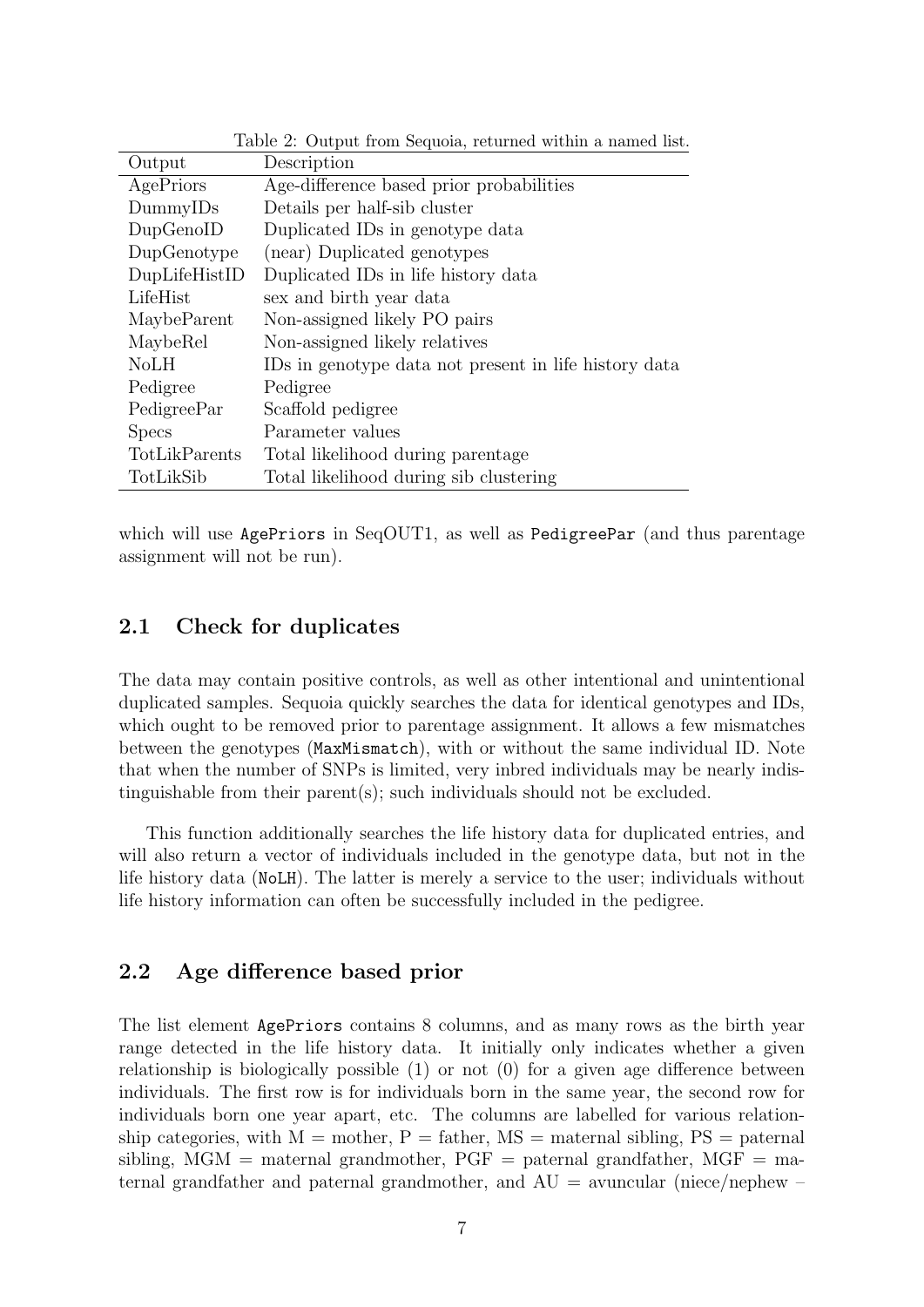aunt/uncle).

For example, the first value in the column 'MS' can be interpreted as 'if I were to pick two individuals born in the same year, and two individuals from my sample at random, how much more likely are the first pair to be maternal siblings, compared to the second pair?' Values below 1 indicate less likely, and values above 1 more likely. For MS, PS and AU absolute age differences are used (with overlapping generations, nephews may be older than their aunts), while parents and grandparents are necessarily older than their (grand-)offspring (categories M, P, MGM, PGF and MGF).

These age-difference based priors are by default automatically updated after parentage assignment, based on the empirical distribution of age differences between individuals and their assigned fathers and mothers. This update is prevented when SeqList is provided and contains an element 'AgePriors'.

Table 3: Behaviour when 'AgePriors' and/or 'PedigreePar' are provided in 'SeqList'. –: not provided / not run,  $AP1 =$  simple age prior,  $AP2 =$  parents-based age prior

|        | in SeqList                      | Use $\ldots$ |          |  |
|--------|---------------------------------|--------------|----------|--|
|        | AgePriors PedigreePar Parentage |              | Sibships |  |
|        |                                 | AP1          | AP2      |  |
| $AP^*$ |                                 | $AP^*$       | AP2      |  |
|        | V                               |              | AP2      |  |
| $AP^*$ |                                 |              |          |  |

As with the parameter specifications, feel free to alter the values to match the biological characteristics of the species. The number of rows may be increased (but not decreased below the age range amongst the genotyped individuals according to the provided life history data), in which case Specs["nAgeClasses"] should be updated to match the new number of rows. For example, for a species with strictly non-overlapping generations, one may wish to alter the AgePriors to

|             | MS PS MGM PGF MGF UA M P                            |                               |                               |                             |  |
|-------------|-----------------------------------------------------|-------------------------------|-------------------------------|-----------------------------|--|
|             | $1 \quad 1 \quad 0 \quad 0 \quad 0 \quad 0 \quad 0$ |                               |                               |                             |  |
|             | $\begin{pmatrix} 0 & 0 \end{pmatrix}$               | $\mathbf{0}$                  | $0 \t 0 \t 1 \t 1$            |                             |  |
| $(1)$ $(1)$ |                                                     | $1 \quad 1 \quad$             |                               | 1 0 0 0                     |  |
| $0 \quad 0$ | $\mathbf{0}$                                        | (                             |                               | $0 \quad 0 \quad 0 \quad 0$ |  |
|             |                                                     | $\mathbf{0}$ and $\mathbf{0}$ | $\mathbf{0}$ and $\mathbf{0}$ | $0 \quad 0 \quad 0 \quad 0$ |  |

and express the 'birth years' in the life history data as generation numbers. This can be done as follows

```
> AP <- as.matrix(SeqOUT$AgePriors)
> AP[AP>0] <- 0
> AP[1,c("MS", "PS")] <- 1
> AP[2, c("M", "P", "UA")] <- 1
> AP[3,c("MGM", "PGF", "MGF")] <- 1
> SeqOUT2 <- sequoia(SeqList=list(Specs=SeqOUT$Specs, AgePriors=AP),
                     MaxSibIter = 0)
```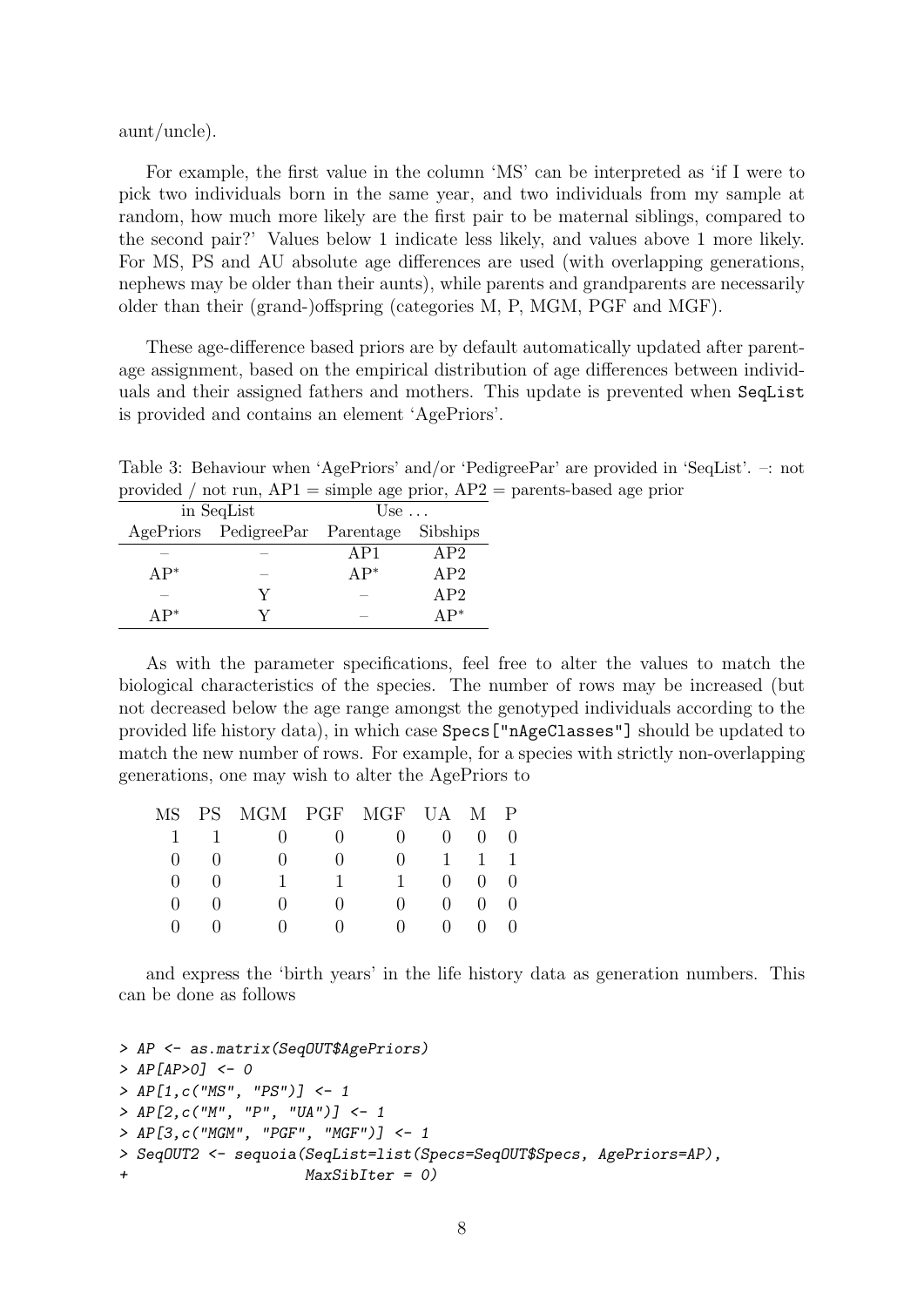Note that any identified parent-offspring pairs which are not a single generation apart will be flagged (see 'Non-assigned parent-offspring pairs' below).

### <span id="page-8-0"></span>2.3 Parentage assignment

Parentage assignment is quick, and for example takes less than a minute for an empirical dataset with 2,500 genotyped individuals on a laptop with an intel i7 2.3 GHz CPU and 8GB RAM.

#### 2.3.1 PedigreePar

This scaffold pedigree contains columns with

- IDs of the individual, its assigned dam (mother) and sire (father);
- The log10 likelihood ratio (LLR) of the dam, sire and the parent pair; this is the ratio between the likelihood of the assigned parent being the parent, versus the most likely alternative type of relative to the focal individual. The alternative relationships considered are full sibling (FS), half sibling (HS), grandparent (GG), full avuncular (FA), half avuncular / great-grandparental / cousin (HA), or unrelated (U).
- The number of loci at which the offspring and the assigned dam or sire are opposite homozygotes;
- The row number in the genotype matrix of the offspring, dam and sire; used for subsequent sibship clustering.

The parental LLRs are calculated after the likelihood has reached an asymptote, and are conditional on all other links in the reconstructed pedigree. They are calculated by removing the parent(s), and re-calculating the likelihoods of the various relationships between the focal individual and the parent. The pair LLR is relative to the most likely assignment of a single parent (or no parent). Note that the reported LLR differs from for example Cervus [\[2\]](#page-16-3), which instead returns the natural log of the ratio between the probability that the assigned parent is the parent, versus that the next most likely candidate is the parent.

Some parents may have a very small or even negative single-parent LLR, but the LLR of the parent pair should ideally always be positive. For full sibling pairs and dummyparents of dummy-individuals this is not always the case, due to some approximations used when calculating the parental LLR (which are not used during the assignment steps). It is however probably worthwhile to compare assignments with low or negative LLRs with a previous pedigree or the genomic relatedness, as described at the end of this document.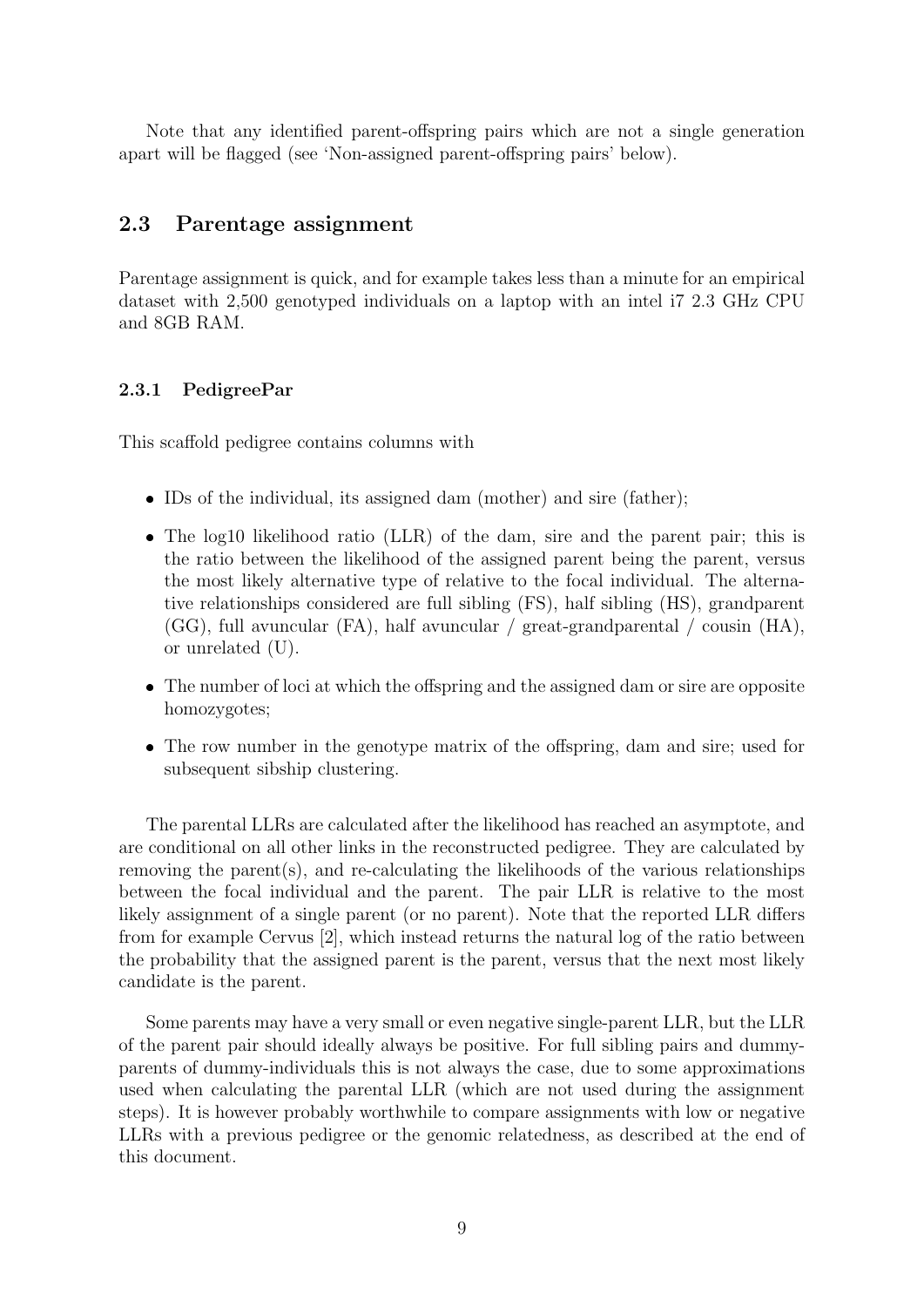If some of the LLRs are very large negative or positive numbers, please send a bug report to <jisca.huisman@gmail.com> with a short description of your dataset.

### 2.3.2 MaybeParent

Sometimes probable or definite parent-offspring pairs are identified which could not be assigned as such in the pedigree. This includes both cases where the pair is more likely to be parent-offspring than unrelated ( $LLR_Rx\_U$ ) Tfilter, but where it cannot be excluded that they are otherwise related (LLR\_R1\_R2 < Tassign), indicated by FS (full siblings), FA (full avuncular), XX (unclear) etc. in the column "TopRel" (most likely relationship). '2nd' indicates that the pair are most likely to be second degree relatives, but that it is impossible to distinguish between HS, GG and FA (which would require at least 1 parent assigned to each individual, see  $[1]$ ). For these cases, LLR\_R1\_R2 gives the LLR between being 2nd degree relatives versus the most likely of PO, FS, HA or U.

If PO (parent-offspring) had the highest likelihood, they were non-assigned either because it was not possible to tell which of the two was the parent and which was the offspring, due to either or both individuals having an unknown birth year (coded as  $AgeDiff = 999$ , or because it was not possible to tell whether the candidate parent was the mother or the father (Sex2 = 3). These situations can be remedied by providing estimated birth years or guessed genders in the life history data for the individuals involved, and re-running sequoia.

#### 2.3.3 TotLikParents

A vector with the initial total likelihood of the data, assuming a random draw from a random mating population at Hardy-Weinberg equilibrium, followed by the total likelihood at the end of each iteration.

## <span id="page-9-0"></span>2.4 Sibship clustering & the rest

Sibship clustering, amongst those individuals which have not been assigned two genotyped parents, is performed when MaxSibIter> 0. Sibship clustering may take from a few seconds to a few hours, depending on the number of individuals without a parent, the number of sibships that is being clustered, and their degree of interconnection. Calculation of the parental likelihoods and the check for non-assigned potential relatives (during 'Creating output ...') may take considerable time too.

The total likelihood typically asymptotes within five to ten iterations, even for complex pedigrees. When an asymptote is reached before MaxSibIter, a final iteration with stronger dependence on the age prior is ran, (dummy)parental likelihoods are calculated, and the algorithm is terminated. Whether or not the asymptote has been (nearly) reached can be seen from TotLikSib.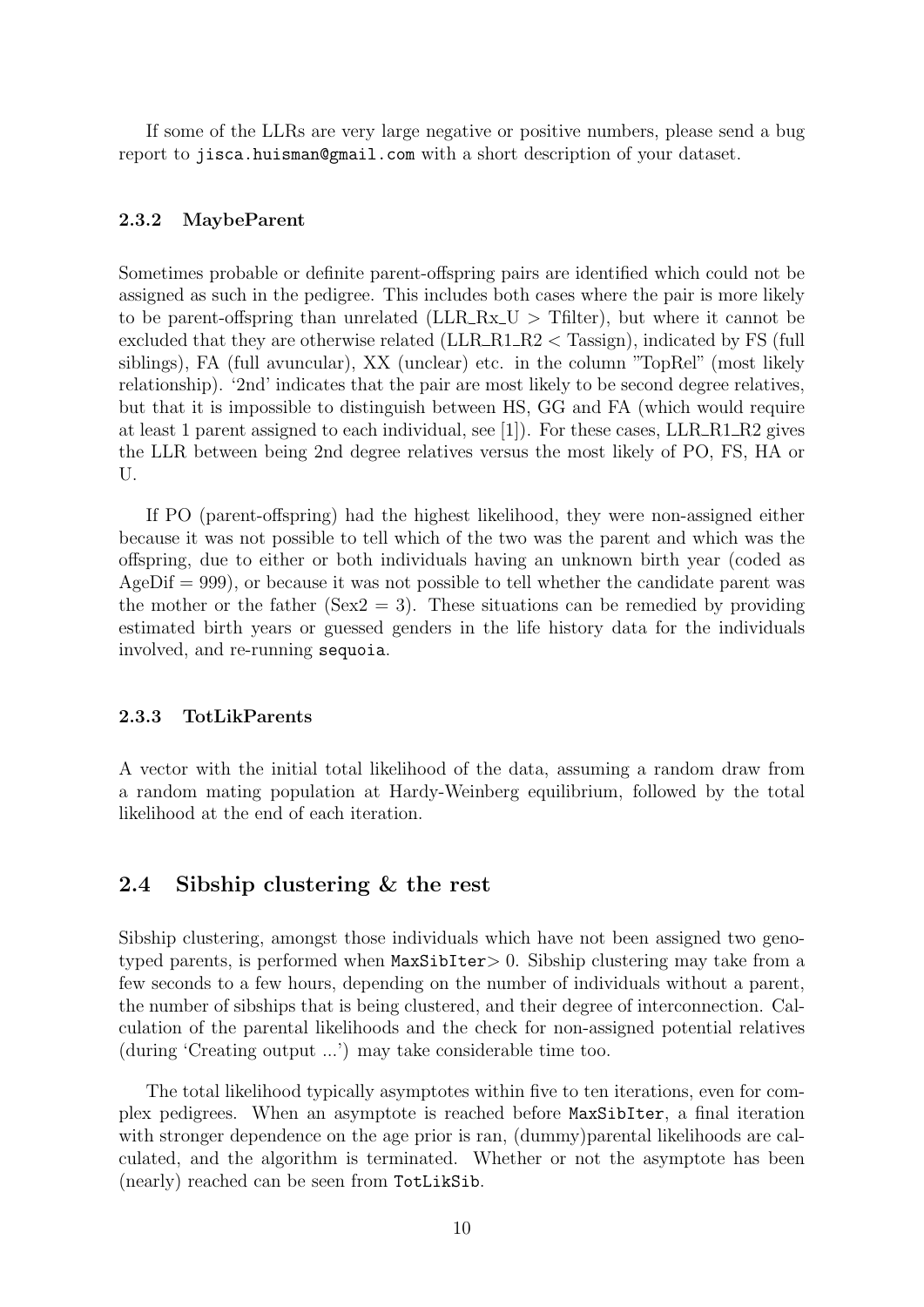## 2.4.1 Pedigree

The main output of the sibship clustering is returned in 'Pedigree', which is highly similar to 'PedigreePar' (see earlier). It contains all assigned real parents, as well as the dummy parents assigned during sibship clustering. Note that dummy individuals are also assigned as the 'in-between' individual of identified grandparent — grand-offspring pairs. Dummy individuals are appended at the bottom of this pedigree with their assigned parents, i.e. the sibship's assigned grandparents.

## 2.4.2 DummyIDs

To each cluster of half-siblings a "dummy" parent is assigned, denoted by increasing numbers, by default with prefix 'F' for females and 'M' for males. In 'DummyIDs', for each dummy individual its assigned parents are listed (as in the Pedigree), as well as its sex, its estimated birth year (based on the birth years of its offspring and parents; point estimate, upper and lower bound of 95% confidence interval are provided), the number of assigned offspring, and the IDs of its assigned offspring.

## 2.4.3 MaybeRel

This dataframe contains for example half-siblings where it could not be determined whether they are maternal or paternal half-siblings (currently no half-sibships of unknown maternal/paternal type are created). 'LLR\_Rx\_U' gives the maximum of  $LLR(PO/U)$ ,  $LLR(FS/U)$ ,  $LLR(HS/U)$ ; note that  $LLR(HS/U) = LLR(GG/U) = LLR(FA/U)$ , as these are calculated not conditional on any assigned parents (see [\[1\]](#page-16-0) for details). 'Relx' denotes whether this maximum was for PO, FS, or HS.

## 2.4.4 TotLikRel

As 'TotLikParents', for sibship clustering. One can do a visual check if the asymptote has been (nearly) reached within 'MaxSibIter' using

```
> TLL <- c(SeqOUT$TotLikParents, NA, SeqOUT$TotLikSib)
> xv <- c(paste0("p", 1:length(SeqOUT$TotLikParents)-1), " ",
         paste0("s", 1:length(SeqOUT$TotLikSib)-1))
> plot(TLL, type="b", xaxt="n", xlab="Round")
> axis(1, at=1:length(TLL), labels=xv)
```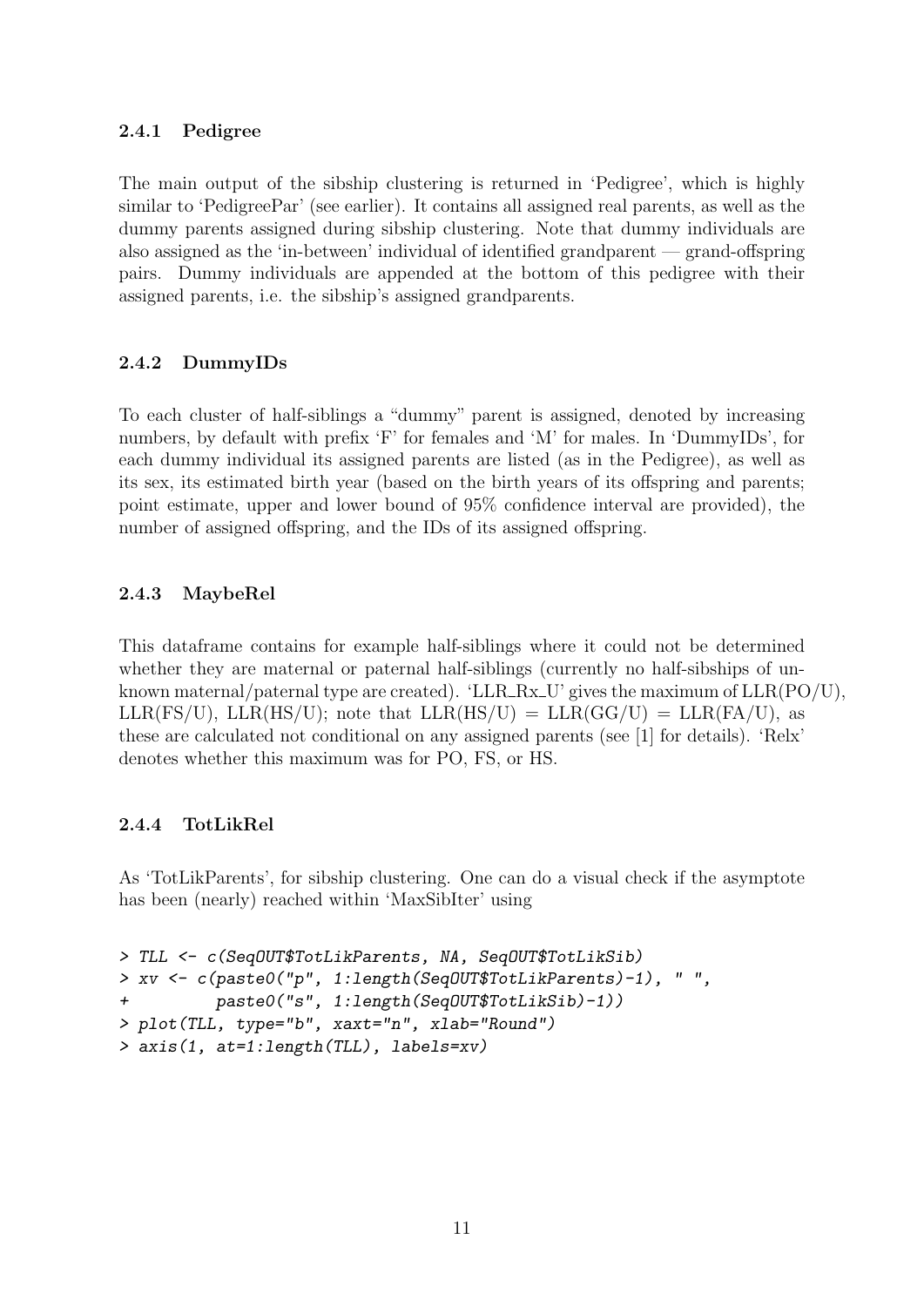# <span id="page-11-0"></span>3 Output check

## <span id="page-11-1"></span>3.1 Comparison with previous pedigree

Often times, a (part) pedigree is already available to which one wants to compare the results, for example consisting of maternal links, deduced from observations in the field. The function PedCompare() performs such comparisons, and takes as arguments the 'true' pedigree and the inferred pedigree:

### > compareOUT <- PedCompare(Ped1 = Ped\_HSg5, Ped2 = SeqOUT\$Pedigree)

The first element of the output list consists of two 7x5 matrices, one for dams and one for sires. The columns are defined as follows, where by default Pedigree 1 is the older pedigree, and Pedigree 2 the newly reconstructed pedigree:

- Total: The total number of individuals with a parent assigned in either or both pedigrees. When Pedigree 1 is the true pedigree (in case of simulated data), this is the maximum number of matches.
- Match: The same parent is assigned in both pedigrees (non-missing). For dummy parents, it is considered a match if the inferred sibship containing the most offspring of a non-genotyped parent, consists for more than half of its offspring.
- Mismatch: Different parents assigned in the two pedigrees. When a sibship according to Pedigree 1 is split over two sibships in Pedigree 2, the smaller fraction is included in the count here.
- P1only: Parent present in Pedigree 1 but not assigned in 2; includes non-assignable parents such as non-genotyped parents with a single offspring and lacking genotyped grandparents.
- P2only: Parent assigned in Pedigree 2 but not present 1; if pedigree 1 is the true pedigree, these are false positives.

The rows indicate the various categories, subdivided into:

- GG Genotyped individual, assigned a genotyped parent in either pedigree
- GD Genotyped individual, assigned a dummy parent, or at least 1 genotyped sibling or a genotyped grandparent in Pedigree 1)
- GT Genotyped individual, total
- DG Dummy individual, assigned a genotyped parent (i.e., grandparent of the sibship in Pedigree 2)
- DD Dummy individual, assigned a dummy parent (i.e., avuncular relationship between sibships in Pedigree 2)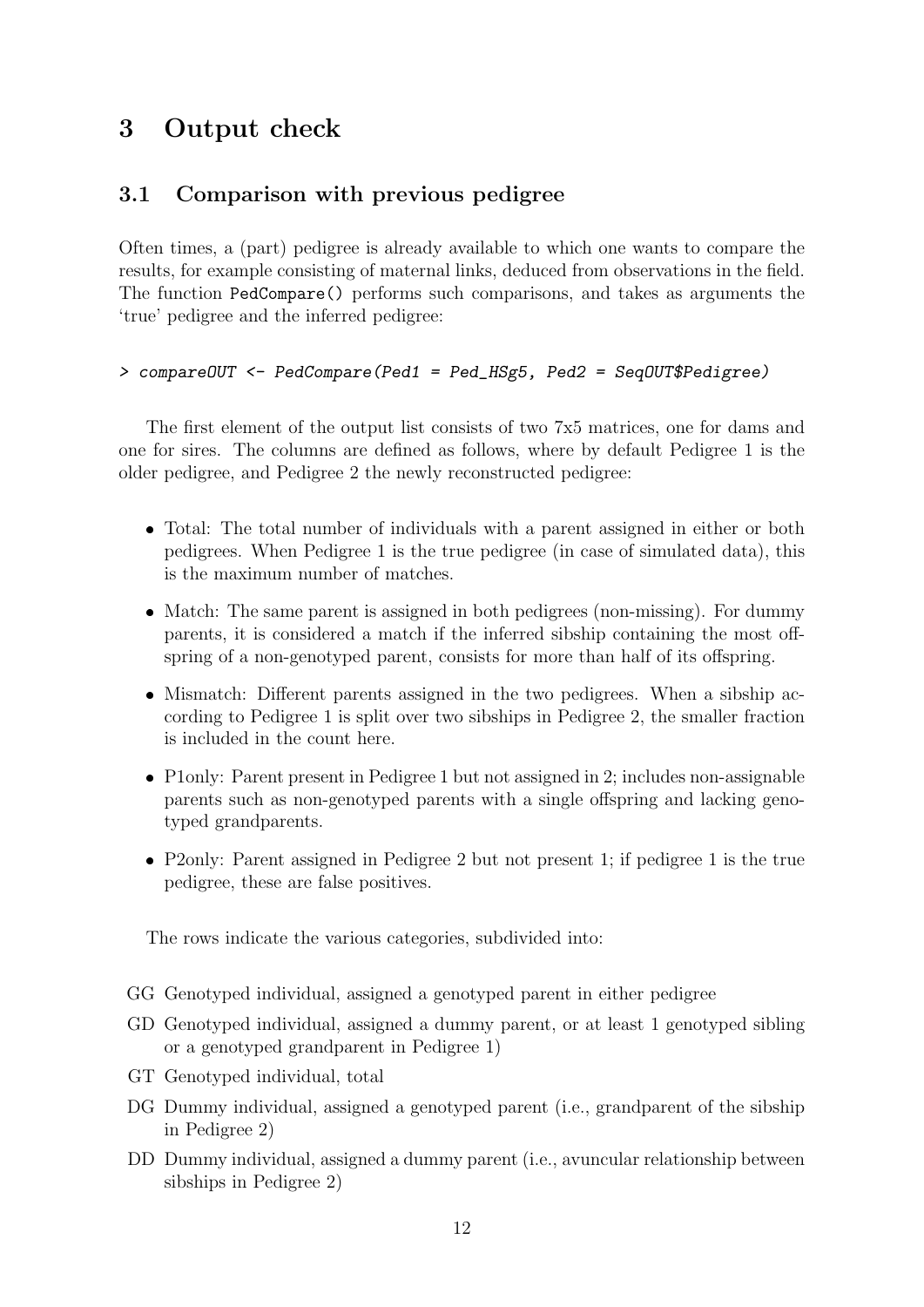#### DT Dummy total

TT Total total, includes all genotyped individuals, plus non-genotyped individuals in Pedigree 1, plus non-replaced dummy individuals (see below) in Pedigree 2

Potential dummy individuals according to Pedigree 1 are all non-genotyped individuals who have at least two genotyped offspring, or who have one genotyped offspring and a genotyped parent (i.e. who are 'inbetween' a grandparent–grandoffspring pair). Note that not all of these will be truly identifiable with Sequoia, for example when the true grandparent is a founder, and cannot be distinguished from full avuncular.

The second list element, 'MergedPed', is a side-by-side comparison of the two pedigrees, plus three columns (id.real, dam.real, sire.real) where dummy IDs in Pedigree 2 are replaced by the most likely non-genotyped individual from Pedigree 1.

This merged pedigree is collapsed in the third element, 'ConsensusPed', here with Sequoia assignments (assumed Pedigree 2) taking priority over the 'old' pedigree (Pedigree 1), and dummy parents being replaced where known (suffix  $\cdot$ .r'). The columns 'dam.cat' and 'sire.cat' indicate with a 2-letter code whether the focal individual and the assigned parent were genotyped (G), a dummy individual in Pedigree 2 (D), a dummy individual replaced by a best-match non-genotyped individual from Pedigree 1 (R) or ungenotyped (U).

Example In the example included in the helpfile (?sequoia), pedigree reconstruction using the example genotype data included in the package (Simulated from the first 2 generations in Ped HSg5.txt) results in two mismatches:

```
> data(SimGeno_example, LH_HSg5, Ped_HSg5)
> SeqOUTX <- sequoia(GenoM = SimGeno_example, LifeHistData = LH_HSg5)
> #
> # compare
> compare <- PedCompare(Ped1 = Ped_HSg5,
+ Ped2 = SeqOUTX$Pedigree)
> compare$Counts
> # , , dam
> # Total Match Mismatch P1only P2only
> # GG 130 127 2 1 0
> # GD 54 52 2 0 0
> # GT 182 179 2 1 0
> # DG 0 0 0 0 0
> # DD 0 0 0 0 0 0
> # DT 0 0 0 0 0 0
> # TT 960 179 2 779 0
> # . . .
```
where the entries for DR, DD and DT are 0 because none of the dummy parents could have had a parent assigned - there are only 2 generations in this dataset.

We can investigate these mismatches further: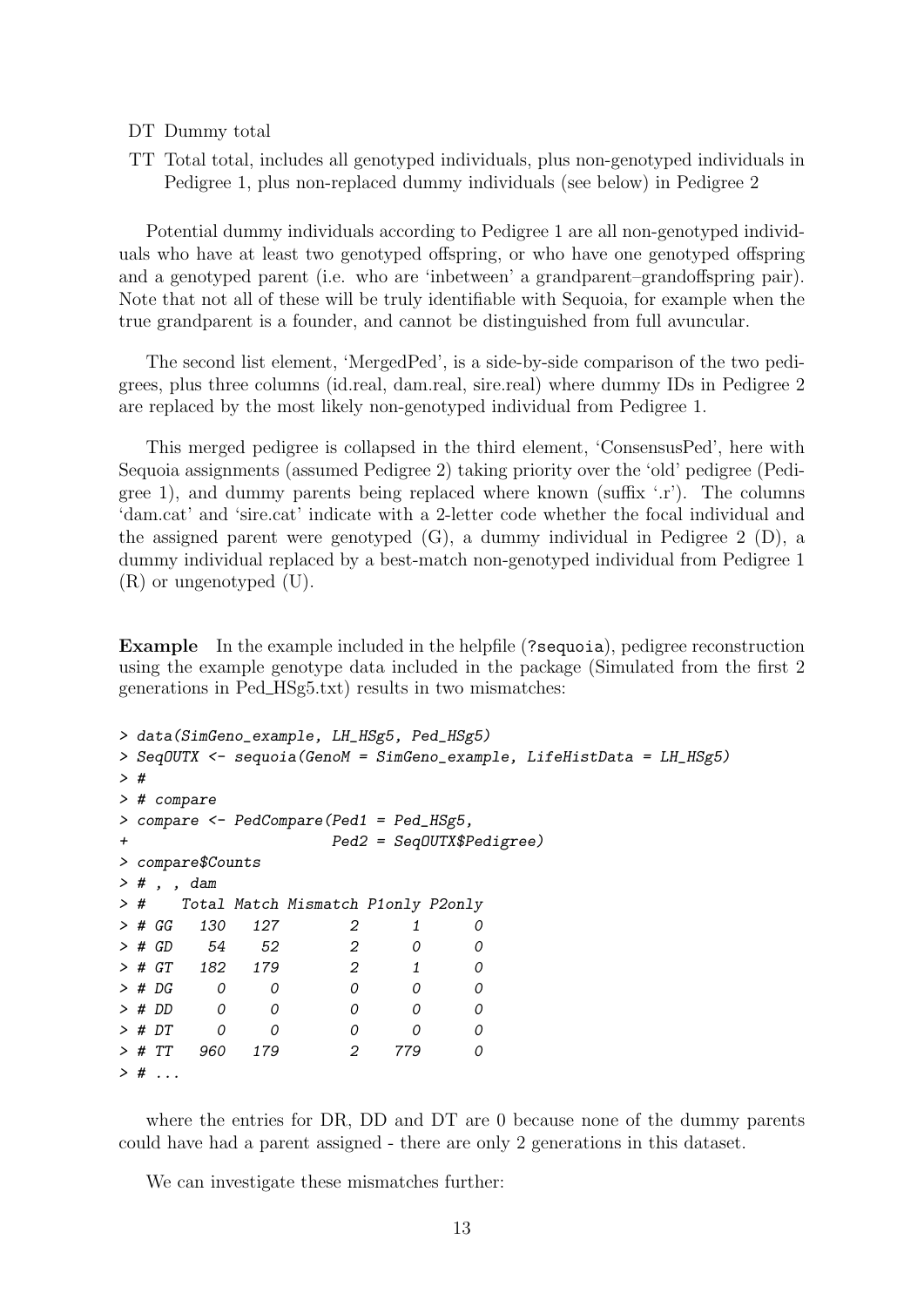```
> with(compare$MergedPed,
+ compare$MergedPed[which(dam.1!=dam.2 & dam.1!=dam.r), ])
> # id dam.1 sire.1 dam.2 sire.2 id.r dam.r sire.r
> # b01137 a00001 b00009 F0007 b00009 b01137 nomatch <NA>
> # a01139 a00001 b00009 F0007 b00009 a01139 nomatch <NA>
\rightarrow #
> compare$MergedPed[which(compare$MergedPed$dam.2=="F0007"), ]
> # --> only a01139 and b01137 are in this half-sibship
> compare$MergedPed[which(compare$MergedPed$dam.1=="a00001"), ]
> # --> a01139 and b01137 are the only ones not assigned to a00001
> #
> SeqOUTX$MaybeParent
> # ID1 ID2 Sex1 Sex2 AgeDif Relx LLR_Rx_U TopRel LLR_R1_R2 OH
> # (. . . )> # 10 a01063 b00013 1 2 1 PO 10.63 FS 1.37 1
> # 3 a01139 a00001 1 1 1 PO 7.32 2nd 4.79 2 <--
> # 8 b01168 b00002 2 2 1 PO 4.05 2nd 1.23 2
> # 2 b01137 a00001 2 1 1 PD 8.90 2nd 0.91 1 <--
> # 6 b01165 b00002 2 2 1 PO 4.14 2nd 0.45 2
> # 1 a01142 a00018 1 1 1 PO 9.89 2nd 0.17 2
```
It seems that a00001 was more likely to be a parent than unrelated to both b01137 and a01139 ('LLR\_Rx\_U'  $> 0$ ), but due to genotyping errors (the number of opposing homozygous loci is 1 with b01137 and 2 with a01139) and Mendelian sampling, they were even more likely to be 2nd degree relatives ('TopRel').

Additionally, we see on the second line of SeqOUTX\$MaybeParent that during the parentage assignment step, a01063 and b00013 were more likely to be full siblings (FS) than parent-offspring (which they in fact are), and would even pass the threshold Tassign  $(= 1)$ . However, a correct assignment is made in the final pedigree:

```
> SeqOUTX$Pedigree[SeqOUTX$Pedigree$id=="a01063", ]
> # id dam sire LLRdam LLRsire LLRpair
> # 90 a01063 F0001 b00013 3.88 2.47 6.05
```
due to the use of age prior information (all siblings occur within the same cohort, while b00013 and a01063 are in different cohorts) and/or clustering of a01063 with its maternal siblings (assignment of dummy mother F0001).

Colony To compare Colony output with an existing pedigree, use:

```
> BestConfig <- read.table("Colony/file/file.BestConfig",
+ header=T, sep="", comment.char="")
> PedCompare(PedFile1 = "ExistingPedigree.txt",
+ Ped2 = BestConfig)
```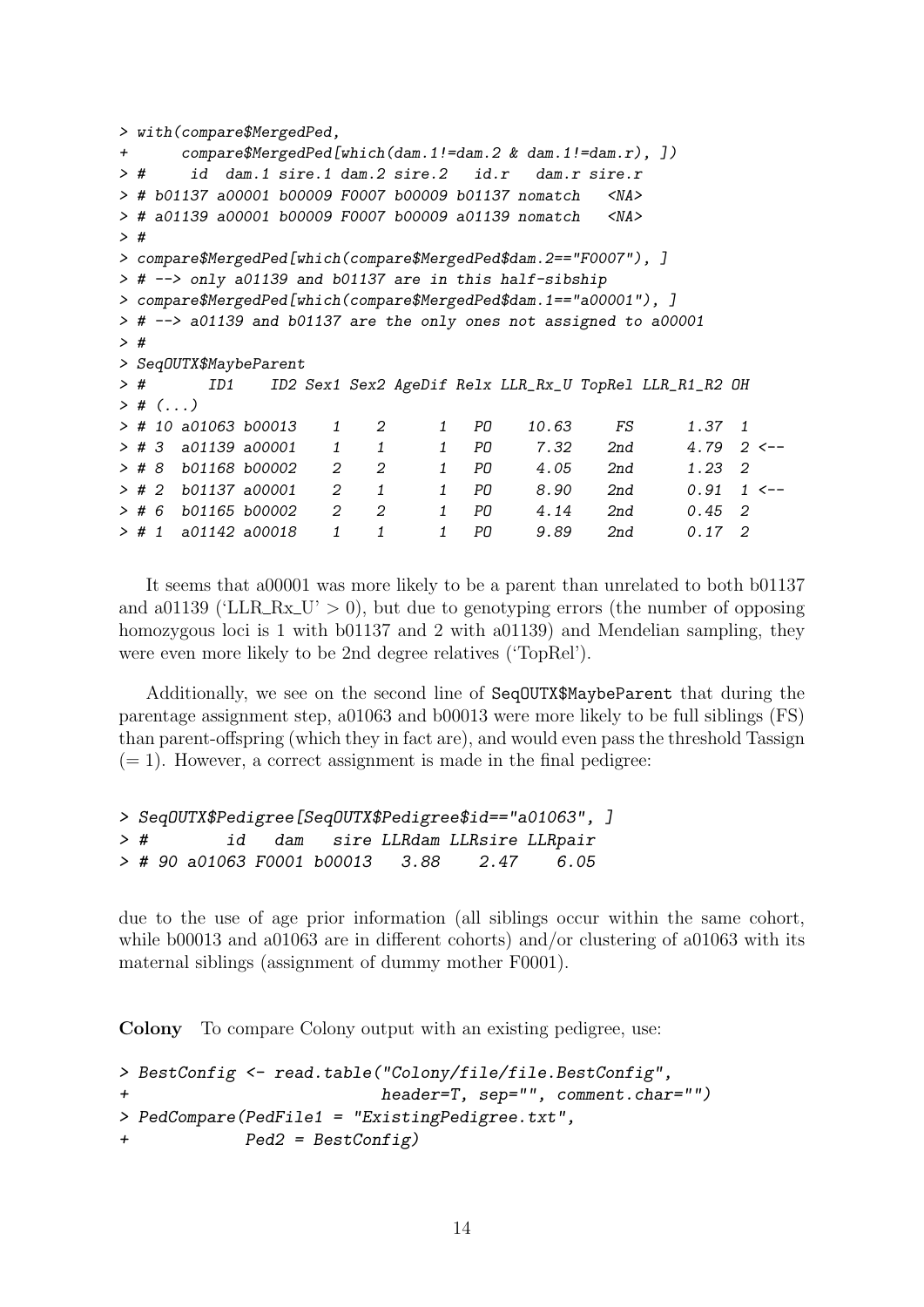## <span id="page-14-0"></span>3.2 Estimating confidence probabilities

The provided likelihood ratio between the assigned parent being the parent versus otherwise related to the focal individual, does not necessarily indicate how likely the assignment is correct. Due to random Mendelian sampling and genotyping errors, true full siblings may have a higher likelihood to be parent-offspring than full siblings, for example.

Pedigree-wide confidence probabilities can be estimated by

- simulating genotype data according to the reconstructed (or an existing) pedigree, imposing realistic levels of missingness and genotyping errors;
- reconstructing a pedigree from these simulated data;
- counting the number of mismatches between the 'true' pedigree, used as input for the simulated data, and this reconstructed pedigree.

When repeated at least  $10-20$  times, the mean error count divided by the total number of pedigree links provides an estimate of one minus the the confidence probability. Note that this can be rather time consuming, and will give an anti-conservative estimate as the simulations assume all SNPs are completely independent.

An example script:

```
> data(LH_HSg5, Ped_HSg5)
> ARER \leq array(dim=c(10, 7, 2))
> for (x in 1:10) {
+ cat(x, "\t", format(Sys.time(), "%H:%M:%S"), "\n")
+ GM <- SimGeno(Ped = Ped_HSg5, nSnp = 100)
+ SimOUT <- sequoia(GenoM = GM, LifeHistData = LH_HSg5, quiet=TRUE)
+ CountX <- PedCompare(Ped1 = Ped_HSg5, Ped2 = SimOUT$Pedigree)$Counts
+ ARER[x,,1] <- rowMeans(CountX[, "Match", ] / CountX[, "Total", ])
+ ARER[x,,2] <- rowMeans((CountX[, "Mismatch", ] +
                            CountX[, "P2only", ]\big) / CountX[, "Total", ]\big)+ }
> dimnames(ARER) <- list(c(1:10), dimnames(CountX)[[1]], c("AR", "ER"))
> #
> # average assignment rate (AR) & error rate (ER) per category:
> round(apoly(ARER, c(2:3), mean), 4)
```
To add confidence probability to the pedigree based on real data

```
> ConfProb <- 1 - round(colMeans(ARER[, , "ER"]),3)
> #
> PedC <- PedCompare(Ped1 = Ped_HSg5,
+ Ped2 = SeqOUT$Pedigree)$ConsensusPed
```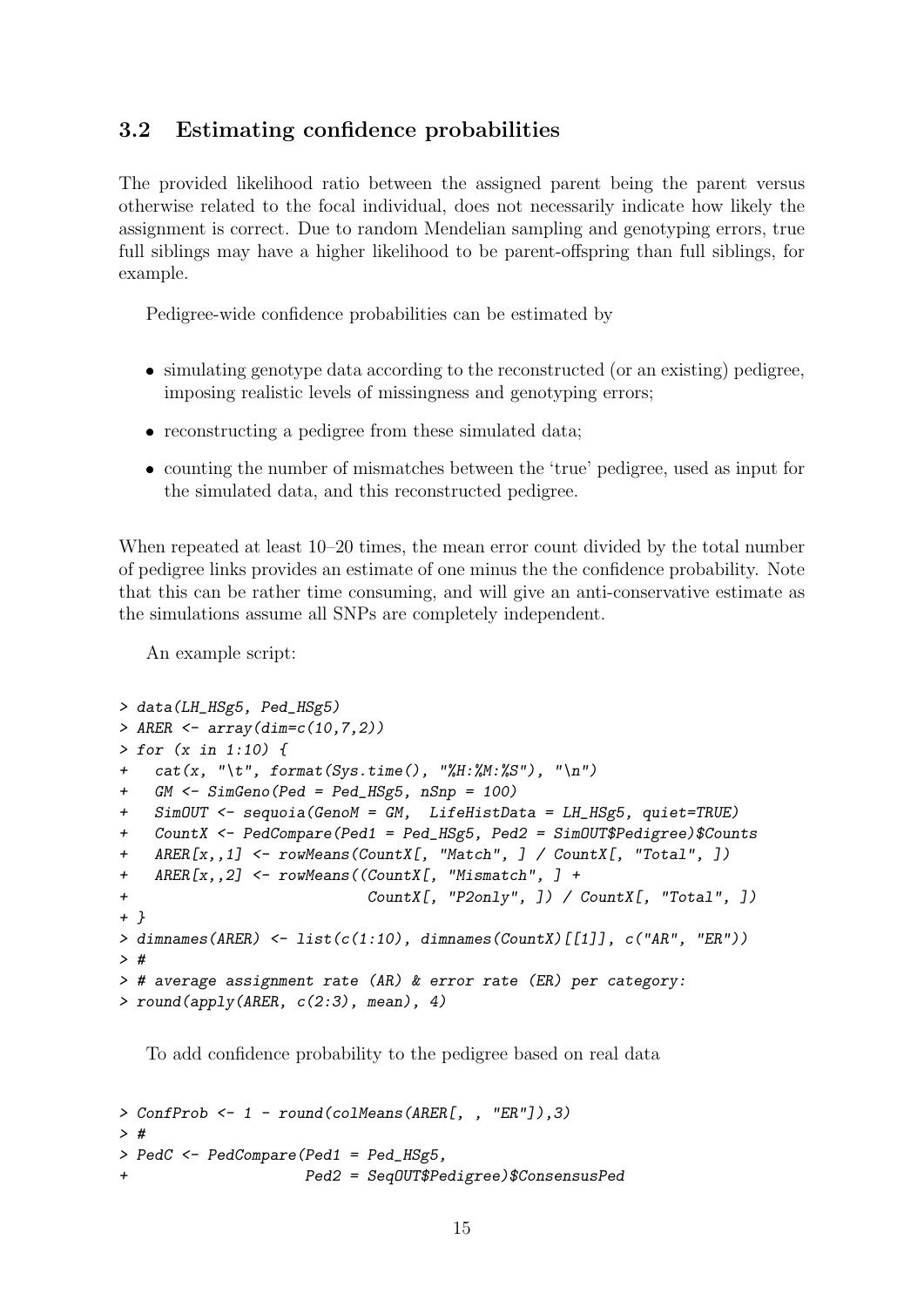```
> PedC$dam.prob <- ConfProb[as.character(PedC$dam.cat)]
> PedC$sire.prob <- ConfProb[as.character(PedC$sire.cat)]
> #
> # or, when assuming that replacement of dummies by IDs of
> # non-genotyped individuals is free from error,
> PedC$dam.prob <- with(PedC,
+ ifelse(dam.cat=="GG",
+ ConfProb["GG"],
+ ifelse(dam.cat %in% c("GD", "GR"),
+ ConfProb["GD"],
+ ifelse(dam.cat %in% c("DG", "RG"),
+ ConfProb["DG"],
+ ifelse(dam.cat %in% c("DD", "DR",
+ "RD", "RR"),
+ ConfProb["DD"],
+ \text{NA})))))
```
## <span id="page-15-0"></span>3.3 Comparison pedigree-based and genomic relatedness

In absence of a previous pedigree, or when it is not obvious whether the previous or newly inferred pedigree is correct, one can compare the pairwise relatedness estimated from the pedigrees to a measure of genomic relatedness, estimated directly from the SNP data. The latter will vary around the pedigree-based relatedness even for a perfect pedigree due to Mendelian variance, but outliers suggest pedigree errors.

Genomic relatedness can be estimated for example using GCTA, [http://cnsgenomic](http://cnsgenomics.com/software/gcta/estimate_grm.html)s. [com/software/gcta/estimate\\_grm.html](http://cnsgenomics.com/software/gcta/estimate_grm.html), ideally using as all available markers (i.e., potentially many more than used for pedigree reconstruction). Pedigree relatedness can be calculated for example using the R package pedantics. As the number of pairs  $p$ becomes very large even for moderate numbers of individuals  $n (p = n \times (n - 1)/2)$ , additional packages are required to assist with merging (data.table) and plotting (hexbinplot). For example:

```
> Rel.snp <- read.table("GT.grm.gz")
> Rel.id <- read.table("GT.grm.id", stringsAsFactors=FALSE)
> Rel.snp[,1] <- as.character(factor(Rel.snp[,1], labels=Rel.id[,2]))
> Rel.snp[,2] <- as.character(factor(Rel.snp[,2], labels=Rel.id[,2]))
> names(Rel.snp) <- c("IID2", "IID1", "SNPS", "R.SNP")
> Rel.snp <- Rel.snp[Rel.snp$IID1 != Rel.snp$IID2,]
> #
> library(pedantics)
> PedStats <- pedigreeStats(SeqOUT$Pedigree[,1:3], graphicalReport=FALSE,
                            includeA=TRUE)
> Rel.ped <- as.data.frame.table(PedStats$Amatrix)
> names(Rel.ped) <- c("IID1", "IID2", "R.seq")
> #
> library(data.table)
> Rel.snp <- data.table(Rel.snp, key=c("IID1", "IID2"))
```